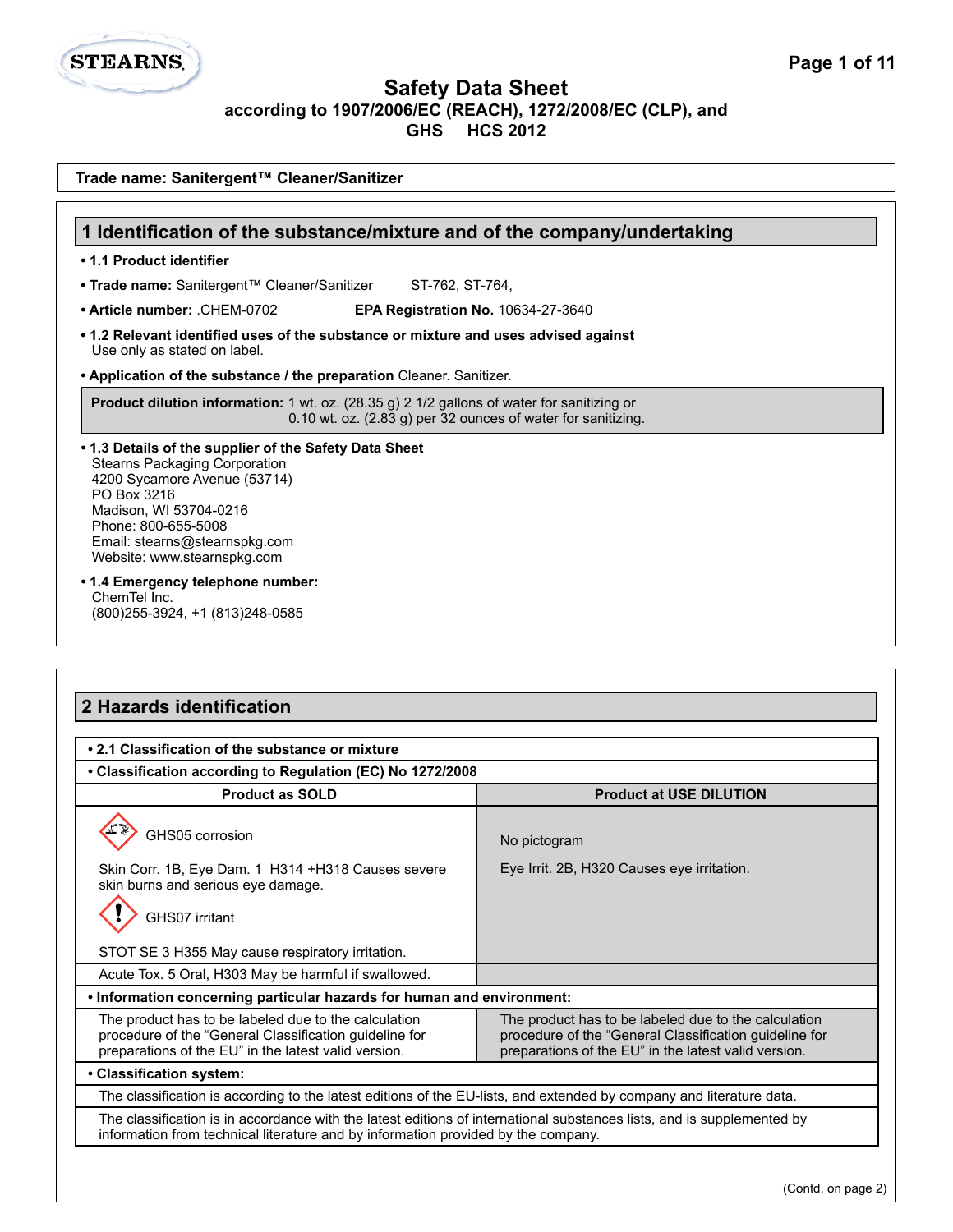| Trade name: Sanitergent™ Cleaner/Sanitizer                                                                                                                                                                                                                                                                                                                                                                                                                                                                                                                                                                                                                                                                                                                                                                                                                                                                                                                                                                                                                                                                                                                                                                                                                |                                                                                                                                                                                                                                     |  |  |  |
|-----------------------------------------------------------------------------------------------------------------------------------------------------------------------------------------------------------------------------------------------------------------------------------------------------------------------------------------------------------------------------------------------------------------------------------------------------------------------------------------------------------------------------------------------------------------------------------------------------------------------------------------------------------------------------------------------------------------------------------------------------------------------------------------------------------------------------------------------------------------------------------------------------------------------------------------------------------------------------------------------------------------------------------------------------------------------------------------------------------------------------------------------------------------------------------------------------------------------------------------------------------|-------------------------------------------------------------------------------------------------------------------------------------------------------------------------------------------------------------------------------------|--|--|--|
| (Contd. from page 1)                                                                                                                                                                                                                                                                                                                                                                                                                                                                                                                                                                                                                                                                                                                                                                                                                                                                                                                                                                                                                                                                                                                                                                                                                                      |                                                                                                                                                                                                                                     |  |  |  |
| • 2.2 Label elements                                                                                                                                                                                                                                                                                                                                                                                                                                                                                                                                                                                                                                                                                                                                                                                                                                                                                                                                                                                                                                                                                                                                                                                                                                      |                                                                                                                                                                                                                                     |  |  |  |
| • Labeling according to Regulation (EC) No 1272/2008                                                                                                                                                                                                                                                                                                                                                                                                                                                                                                                                                                                                                                                                                                                                                                                                                                                                                                                                                                                                                                                                                                                                                                                                      |                                                                                                                                                                                                                                     |  |  |  |
| <b>Product as SOLD</b>                                                                                                                                                                                                                                                                                                                                                                                                                                                                                                                                                                                                                                                                                                                                                                                                                                                                                                                                                                                                                                                                                                                                                                                                                                    | <b>Product at USE DILUTION</b>                                                                                                                                                                                                      |  |  |  |
| The product is classified and labeled according to the CLP regulation.                                                                                                                                                                                                                                                                                                                                                                                                                                                                                                                                                                                                                                                                                                                                                                                                                                                                                                                                                                                                                                                                                                                                                                                    | The product is classified and labeled according to the CLP regulation.                                                                                                                                                              |  |  |  |
| • Hazard pictograms                                                                                                                                                                                                                                                                                                                                                                                                                                                                                                                                                                                                                                                                                                                                                                                                                                                                                                                                                                                                                                                                                                                                                                                                                                       |                                                                                                                                                                                                                                     |  |  |  |
|                                                                                                                                                                                                                                                                                                                                                                                                                                                                                                                                                                                                                                                                                                                                                                                                                                                                                                                                                                                                                                                                                                                                                                                                                                                           | None                                                                                                                                                                                                                                |  |  |  |
| GHS05 GHS07<br>· Signal word Danger                                                                                                                                                                                                                                                                                                                                                                                                                                                                                                                                                                                                                                                                                                                                                                                                                                                                                                                                                                                                                                                                                                                                                                                                                       | Warning                                                                                                                                                                                                                             |  |  |  |
| • Hazard-determining components of labelling:                                                                                                                                                                                                                                                                                                                                                                                                                                                                                                                                                                                                                                                                                                                                                                                                                                                                                                                                                                                                                                                                                                                                                                                                             |                                                                                                                                                                                                                                     |  |  |  |
| Sodium Metasilicate                                                                                                                                                                                                                                                                                                                                                                                                                                                                                                                                                                                                                                                                                                                                                                                                                                                                                                                                                                                                                                                                                                                                                                                                                                       | None                                                                                                                                                                                                                                |  |  |  |
| • Hazard statements                                                                                                                                                                                                                                                                                                                                                                                                                                                                                                                                                                                                                                                                                                                                                                                                                                                                                                                                                                                                                                                                                                                                                                                                                                       |                                                                                                                                                                                                                                     |  |  |  |
| H314+H318 Causes severe burns and serious eye damage.<br>H355 May cause respiratory irritation.<br>H303 May be harmful if swallowed.<br>• Precautionary statements                                                                                                                                                                                                                                                                                                                                                                                                                                                                                                                                                                                                                                                                                                                                                                                                                                                                                                                                                                                                                                                                                        | H320 Causes eye irritation.                                                                                                                                                                                                         |  |  |  |
| P280 Wear protective gloves/protective clothing/eye protection/<br>face protection<br>P264 Wash face, hands and any exposed skin thoroughly after<br>handling.<br>P260 Do not breathe dust/fume/gas/mist/vapors/spray<br>P271 Use only outdoors or in a well-ventilated area<br>Specific Treatment (See Section 4 on the SDS)<br>P305+P351+P338 IF IN EYES: Rinse cautiously with water for<br>several minutes. Remove contact lenses if present and easy<br>to do. Continue rinsing.<br>P310 Immediately call a POISON CENTER or doctor/physician<br>P303+P361+P353+P363: IF ON SKIN (or hair): Take off<br>immediately all contaminated clothing. Rinse skin with<br>water. Wash contaminated clothing before reuse.<br>P310 Immediately call a POISON CENTER or doctor/physician.<br>P301+P330+P331: IF SWALLOWED: Rinse mouth. Do NOT induce<br>vomiting.<br>P310: Immediately call a POISON CENTER or doctor.<br>P304+P340: IF INHALED: Remove person to fresh air and keep<br>comfortable for breathing.<br>P310: Immediately call a POISON CENTER or doctor.<br>P405+ P403+P233: Store locked up. Store in a well-ventilated<br>place. Keep container tightly closed.<br>P501 Dispose of contents/container to an approved waste<br>disposal plant | Wash hands thoroughly after handling.<br>IF IN EYES: Rinse cautiously with water for several<br>minutes. Remove contact lenses if present and easy to<br>do. Continue rinsing. If eye irritation persists get medical<br>attention. |  |  |  |

# **3 Composition/information on ingredients**

#### **• 3.2 Mixtures**

**• Description:** Mixture of substances listed below with nonhazardous additions.

#### **• Dangerous components:**

| $-$ and $-$ and $-$ and $-$ and $-$ |                                        |          |
|-------------------------------------|----------------------------------------|----------|
| CAS: 7758-29-4                      | Sodium Tripolyphosphate                | 15-40%   |
| CAS: 6834-92-0                      | Sodium Metasilicate                    | 5-10%    |
| CAS: 51580-86-0                     | Sodium Dichloroisocyanurate, Dihydrate | $3 - 7%$ |

#### **The exact percentage (concentration) of composition has been withheld as a trade secret.**

**• Additional information:** For the wording of the listed risk phrases refer to section 16.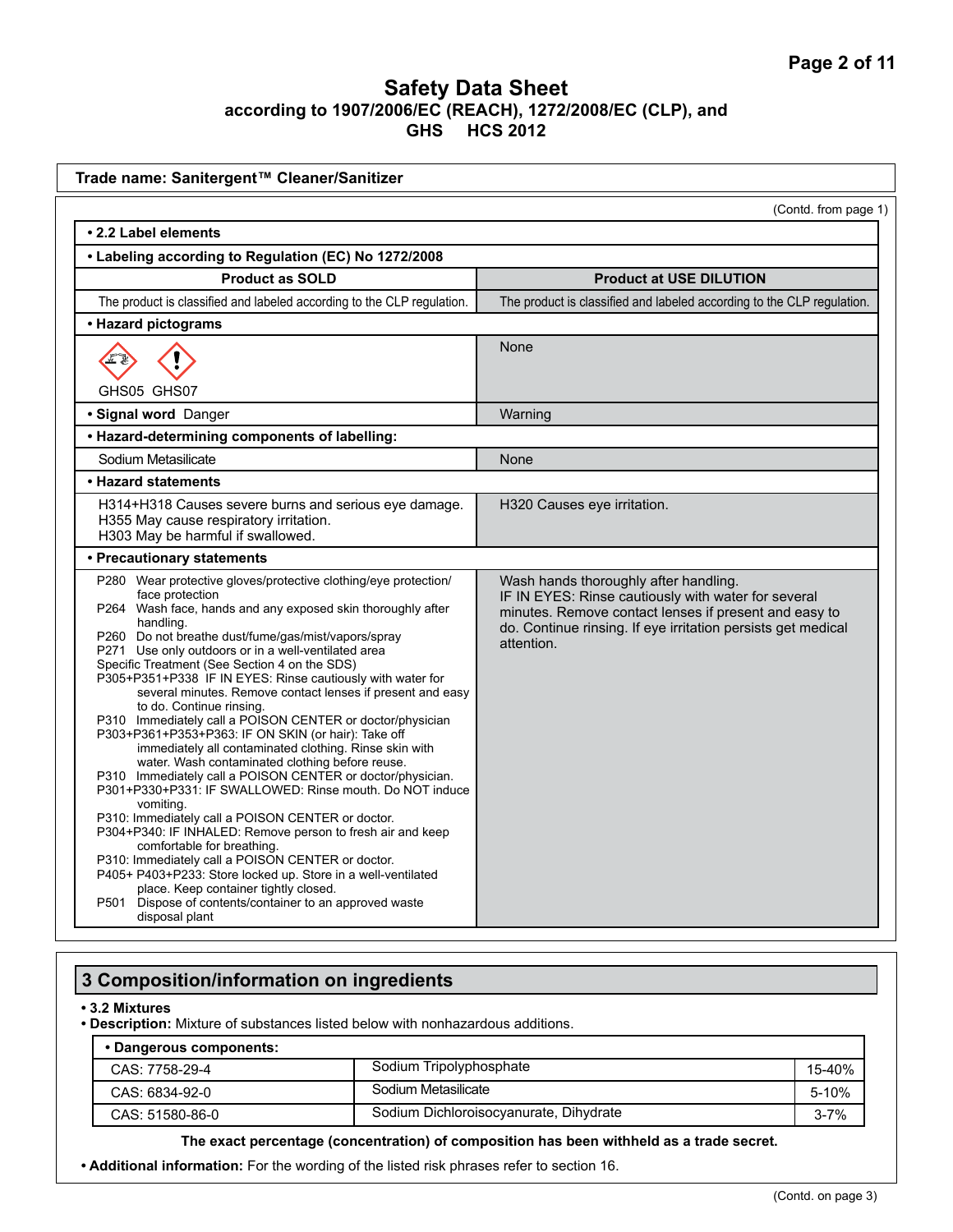**Trade name: Sanitergent™ Cleaner/Sanitizer**

(Contd. from page 2)

| <b>4 First-aid measures</b>                                                                                                                                                                                                                                                                                                                                                                      |                                                                                                                                                                             |  |  |
|--------------------------------------------------------------------------------------------------------------------------------------------------------------------------------------------------------------------------------------------------------------------------------------------------------------------------------------------------------------------------------------------------|-----------------------------------------------------------------------------------------------------------------------------------------------------------------------------|--|--|
| . 4.1 Description of first aid measures                                                                                                                                                                                                                                                                                                                                                          |                                                                                                                                                                             |  |  |
| <b>Product as SOLD</b>                                                                                                                                                                                                                                                                                                                                                                           | <b>Product at USE DILUTION</b>                                                                                                                                              |  |  |
| • General information: If symptoms persist, call a physician.                                                                                                                                                                                                                                                                                                                                    | No special measures required.                                                                                                                                               |  |  |
| • After inhalation: Remove to fresh air. If symptoms persist,<br>call a physician. Immediate medical attention is not<br>required. Move to fresh air in case of accidental inhalation<br>of vapors.                                                                                                                                                                                              | Remove victim to fresh air and keep comfortable for<br>breathing.                                                                                                           |  |  |
| • After skin contact:<br>Wash off immediately with plenty of water for at least 15<br>minutes. If skin irritation persists, call a physician. Wash<br>contaminated clothing before reuse. Wash off immediately<br>with plenty of water. Immediate medical attention is not<br>required. Wash off immediately with soap and plenty of<br>water while removing all contaminated clothes and shoes. | If irritation occurs, rinse skin with water. If irritation persists<br>get medical attention.                                                                               |  |  |
| • After eye contact:<br>Rinse immediately with plenty of water, also under the<br>eyelids, for at least 15 minutes If symptoms persist, call a<br>physician Immediately flush with plenty of water. After initial<br>flushing, remove any contact lenses and continue flushing<br>for at least 15 minutes Keep eye wide open while rinsing                                                       | Rinse cautiously with water for several minutes. Remove<br>contact lenses if present and easy to do. Continue rinsing.<br>If eye irritation persists get medical attention. |  |  |
| • After swallowing:<br>Immediate medical attention is not required. Rinse mouth.<br>Drink plenty of water. Do NOT induce vomiting. Clean<br>mouth with water and drink afterwards plenty of water.<br>Never give anything by mouth to an unconscious person.<br>Call a physician.                                                                                                                | Rinse mouth. Do NOT induce vomiting. Call a POISON<br>CENTER or doctor/physician if you feel unwell.                                                                        |  |  |
| · Self-protection of the first aider:<br>Use personal protective equipment as required.                                                                                                                                                                                                                                                                                                          | No special measures required.                                                                                                                                               |  |  |
| .4.2 Most important symptoms and effects, both acute<br>and delayed<br>No Information available.                                                                                                                                                                                                                                                                                                 | No known effects.                                                                                                                                                           |  |  |
| . 4.3 Indication of any immediate medical attention and special treatment needed                                                                                                                                                                                                                                                                                                                 |                                                                                                                                                                             |  |  |
| Note to physicians                                                                                                                                                                                                                                                                                                                                                                               | Treat symptomatically.                                                                                                                                                      |  |  |
| Treat symptomatically.                                                                                                                                                                                                                                                                                                                                                                           |                                                                                                                                                                             |  |  |

#### **5 Fire-fighting measures**

**• 5.1 Extinguishing media**

**• Suitable extinguishing agents:** Use extinguishing measures that are appropriate to local circumstances and the surrounding environment.

**• For safety reasons unsuitable extinguishing agents:** Caution: Use of water spray when fighting fire may be inefficient.

**• 5.2 Special hazards arising from the substance or mixture**

No Information available.

**• 5.3 Advice for firefighters**

**• Protective equipment:**

As in any fire, wear self-contained breathing apparatus pressure-demand, MSHA/NIOSH (approved or equivalent) and full protective gear.

**• Additional information** No further relevant information available.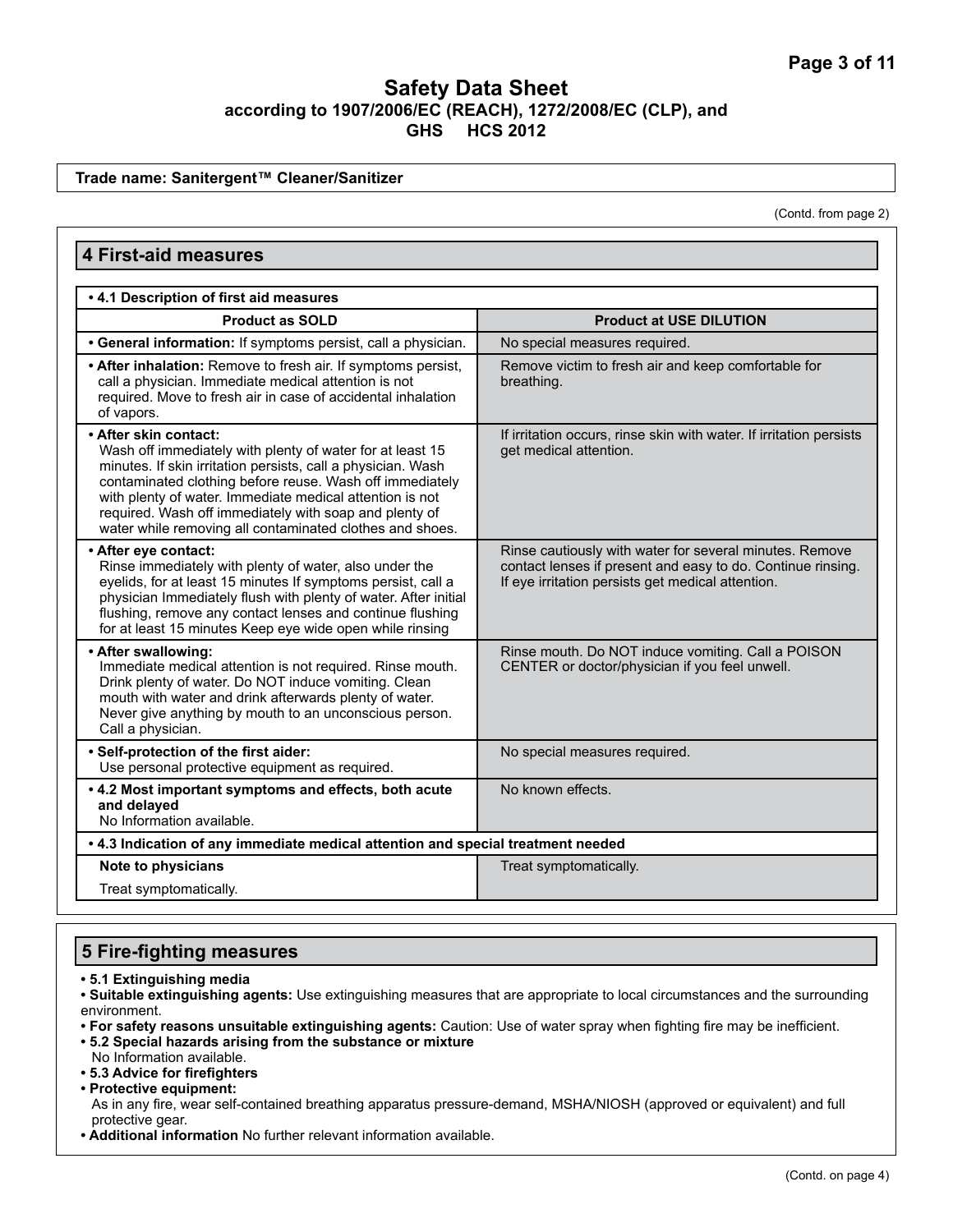**Trade name: Sanitergent™ Cleaner/Sanitizer**

(Contd. from page 3)

| <b>6 Accidental release measures</b>                                                                                                                                                                                                                      |                                                                                                                                                                     |  |  |
|-----------------------------------------------------------------------------------------------------------------------------------------------------------------------------------------------------------------------------------------------------------|---------------------------------------------------------------------------------------------------------------------------------------------------------------------|--|--|
| • 6.1 Personal precautions, protective equipment and emergency procedures                                                                                                                                                                                 |                                                                                                                                                                     |  |  |
| <b>Product as SOLD</b>                                                                                                                                                                                                                                    | <b>Product at USE DILUTION</b>                                                                                                                                      |  |  |
| Use personal protective equipment as required. Avoid con-<br>tact with eyes and skin. Evacuate personnel to safe areas.<br>Keep people away from and upwind of spill/leak.                                                                                | Use personal protective equipment as required.                                                                                                                      |  |  |
| • 6.2 Environmental precautions:                                                                                                                                                                                                                          |                                                                                                                                                                     |  |  |
| Prevent entry into waterways, sewers, basements or<br>confined areas. Do not flush into surface water or sanitary<br>sewer system. Prevent further leakage or spillage if safe to<br>do so. Prevent product from entering drains.                         | Avoid contact of large amounts of spilled material and run off<br>with soil and surface waterways.                                                                  |  |  |
| .6.3 Methods and material for containment and cleaning up:                                                                                                                                                                                                |                                                                                                                                                                     |  |  |
| Prevent further leakage or spillage if safe to do so.<br>Soak up with inert absorbent material. Pick up and transfer<br>to properly labeled containers. After cleaning, flush away<br>traces with water. Prevent product from entering drains.<br>Dam up. | Large Spills: Flush area with water. Prevent entry into water-<br>ways.<br>Small Spills: Wipe up with absorbent material.                                           |  |  |
| • 6.4 Reference to other sections                                                                                                                                                                                                                         |                                                                                                                                                                     |  |  |
| See Section 7 for information on safe handling.<br>See Section 8 for information on personal protection<br>equipment.<br>See Section 13 for disposal information.                                                                                         | See Section 7 for information on safe handling.<br>See Section 8 for information on personal protection equip-<br>ment.<br>See Section 13 for disposal information. |  |  |

| 7 Handling and storage                                                                                                                                                                                  |                                |  |  |
|---------------------------------------------------------------------------------------------------------------------------------------------------------------------------------------------------------|--------------------------------|--|--|
|                                                                                                                                                                                                         |                                |  |  |
| • 7.1 Precautions for safe handling                                                                                                                                                                     |                                |  |  |
| <b>Product as SOLD</b>                                                                                                                                                                                  | <b>Product at USE DILUTION</b> |  |  |
| Use personal protective equipment as required. Ensure<br>adequate ventilation, especially in confined areas. Use<br>with local exhaust ventilation. Do not breathe dust/fume/<br>gas/mist/vapors/spray. | No special measures required.  |  |  |
| . Information about fire - and explosion protection:                                                                                                                                                    |                                |  |  |
| No special measures required.<br>No special measures required.                                                                                                                                          |                                |  |  |
| • 7.2 Conditions for safe storage, including any incompatibilities                                                                                                                                      |                                |  |  |
| • Storage Conditions:                                                                                                                                                                                   |                                |  |  |
| Keep container tightly closed. Keep out of the reach of children. Keep containers tightly closed in a cool, well-ventilated<br>place. Keep in properly labeled containers.                              |                                |  |  |
| • Incompatible materials:                                                                                                                                                                               |                                |  |  |
| Keep container tightly closed. Keep out of the reach of<br>children. Keep containers tightly closed in a cool, well-<br>ventilated place. Keep in properly labeled containers.                          | Keep out of reach of children. |  |  |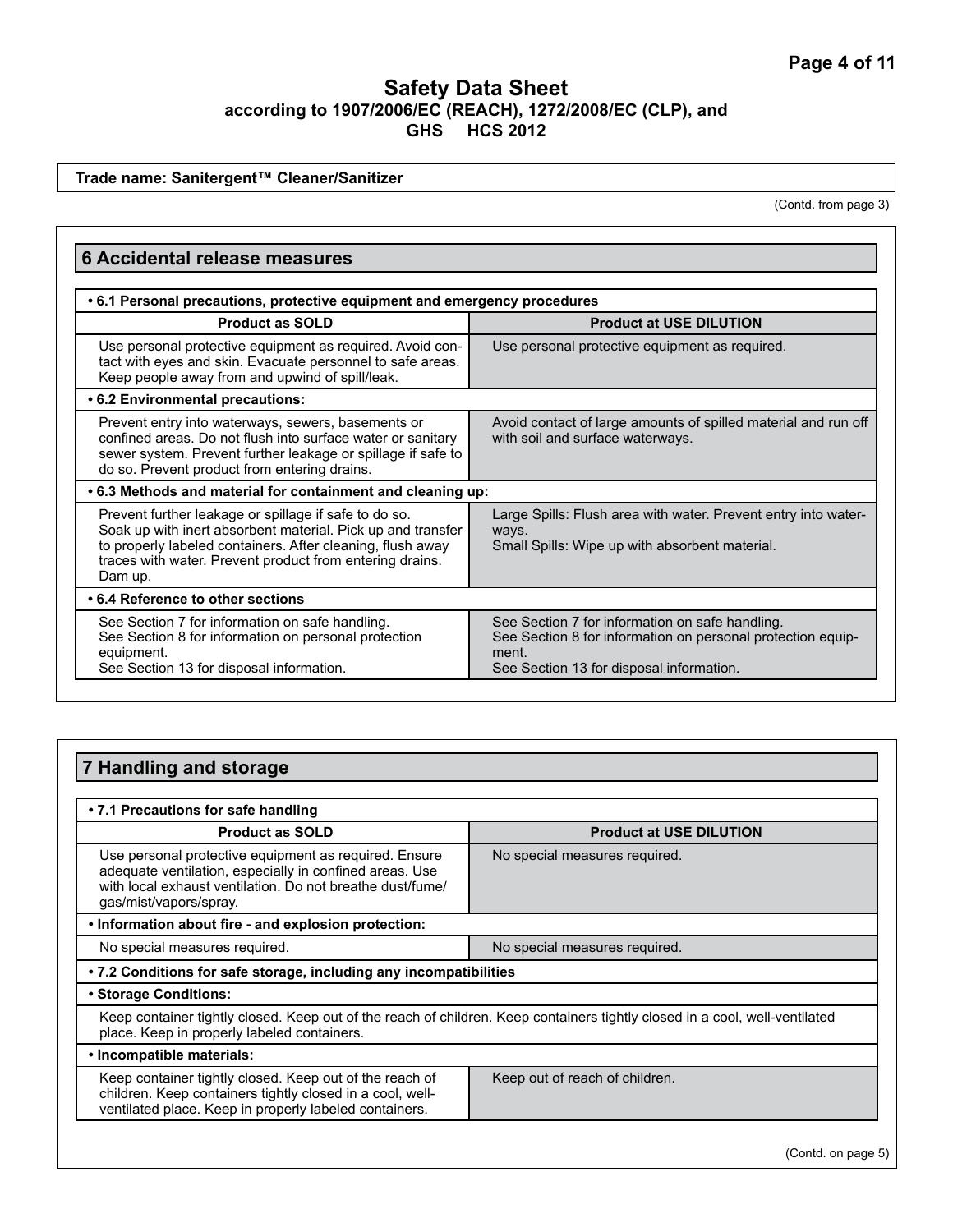**Trade name: Sanitergent™ Cleaner/Sanitizer**

(Contd. from page 4)

| 8 Exposure controls/personal protection                                                                                                                                                                                                                                                                                                                                                            |                                                                              |  |  |
|----------------------------------------------------------------------------------------------------------------------------------------------------------------------------------------------------------------------------------------------------------------------------------------------------------------------------------------------------------------------------------------------------|------------------------------------------------------------------------------|--|--|
| . Additional information about design of technical facilities: No further data; see item 7.                                                                                                                                                                                                                                                                                                        |                                                                              |  |  |
| <b>Product as SOLD</b>                                                                                                                                                                                                                                                                                                                                                                             | <b>Product at USE DILUTION</b>                                               |  |  |
| • 8.1 Control parameters                                                                                                                                                                                                                                                                                                                                                                           |                                                                              |  |  |
| <b>• Exposure Guidelines</b>                                                                                                                                                                                                                                                                                                                                                                       |                                                                              |  |  |
| This product, as supplied, does not contain any hazardous<br>materials with occupational exposure limits established by<br>the region specific regulatory bodies.                                                                                                                                                                                                                                  | Not applicable.                                                              |  |  |
| • 8.2 Appropriate engineering controls                                                                                                                                                                                                                                                                                                                                                             |                                                                              |  |  |
| Showers, Eyewash stations & Ventilation systems.                                                                                                                                                                                                                                                                                                                                                   | Not required under normal conditions of use.                                 |  |  |
| • Personal protective equipment:                                                                                                                                                                                                                                                                                                                                                                   |                                                                              |  |  |
| • General protective and hygienic measures:                                                                                                                                                                                                                                                                                                                                                        |                                                                              |  |  |
| When using do not eat, drink or smoke. Wash contaminat-<br>ed clothing before reuse. Regular cleaning of equipment,<br>work area and clothing is recommended.                                                                                                                                                                                                                                      | Not required under normal conditions of use.                                 |  |  |
| • Respiratory protection:                                                                                                                                                                                                                                                                                                                                                                          |                                                                              |  |  |
| If exposure limits are exceeded or irritation is experienced,<br>NIOSH/MSHA approved respiratory protection should be<br>worn. Positive-pressure supplied air respirators may be<br>required for high airborne contaminant concentrations.<br>Respiratory protection must be provided in accordance<br>with current local regulations.                                                             | A respirator is not required under normal and intended<br>conditions of use. |  |  |
| • Protection of hands:                                                                                                                                                                                                                                                                                                                                                                             |                                                                              |  |  |
| Protective gloves<br>The glove material has to be impermeable and resistant to<br>the product/ the substance/ the preparation.<br>Due to missing tests no recommendation to the glove<br>material can be given for the product/ the preparation/ the<br>chemical mixture.<br>Selection of the glove material on consideration of the<br>penetration times, rates of diffusion and the degradation. | No protective equipment is needed under normal conditions.                   |  |  |
| • Material of gloves                                                                                                                                                                                                                                                                                                                                                                               |                                                                              |  |  |
| The selection of the suitable gloves does not only depend<br>on the material, but also on further marks of<br>quality and varies from manufacturer to manufacturer. As<br>the product is a preparation of several<br>substances, the resistance of the glove material can not<br>be calculated in advance and has therefore to be<br>checked prior to the application.                             | No protective equipment is needed under normal conditions.                   |  |  |
| • Penetration time of glove material                                                                                                                                                                                                                                                                                                                                                               |                                                                              |  |  |
| The exact break through time has to be found out by the<br>manufacturer of the protective gloves and has to<br>be observed.                                                                                                                                                                                                                                                                        | No protective equipment is needed under normal conditions.                   |  |  |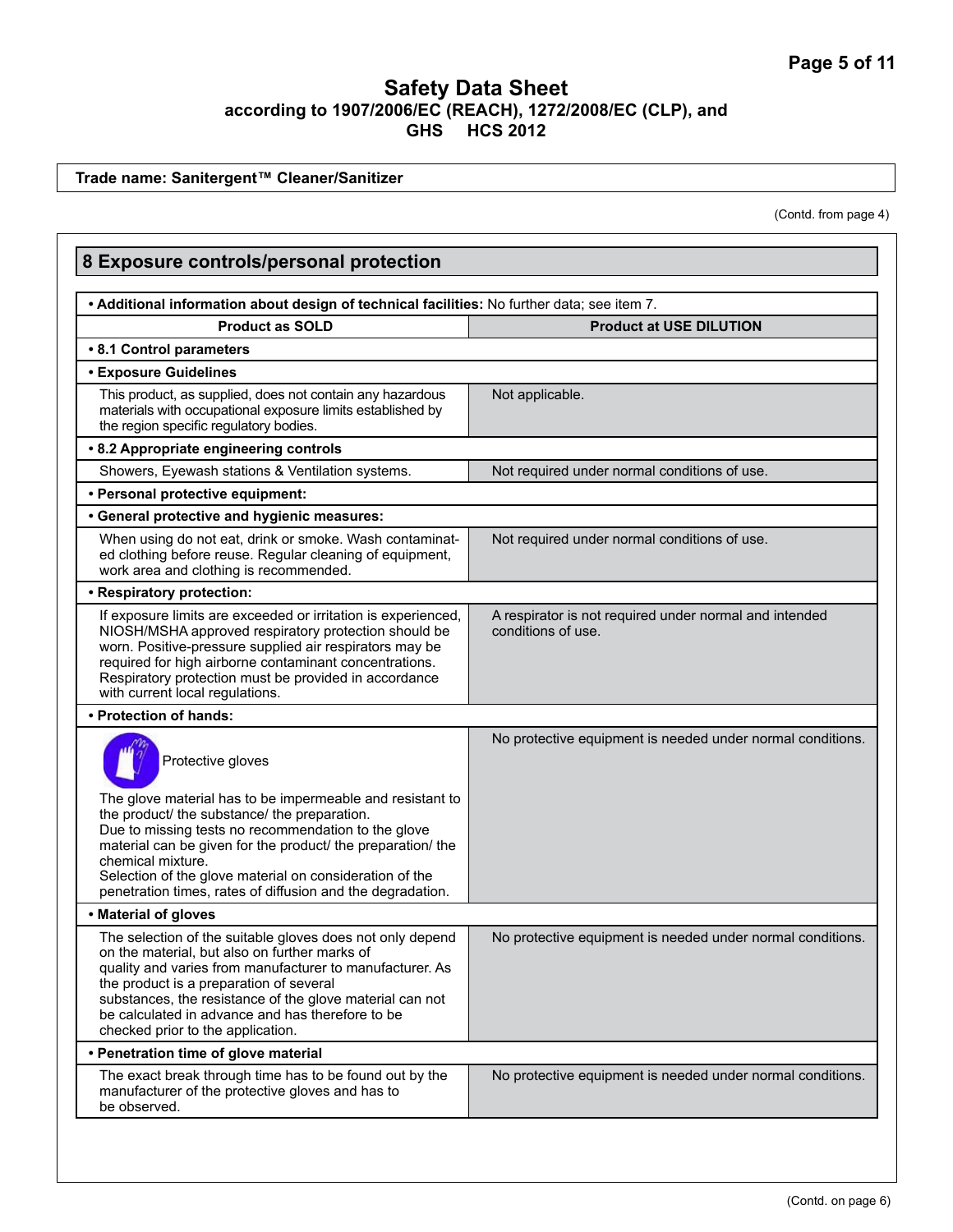| Trade name: Sanitergent™ Cleaner/Sanitizer                                              |                                                                                         |  |  |
|-----------------------------------------------------------------------------------------|-----------------------------------------------------------------------------------------|--|--|
|                                                                                         | (Contd. from page 5)                                                                    |  |  |
| <b>Product as SOLD</b>                                                                  | <b>Product at USE DILUTION</b>                                                          |  |  |
| . For the permanent contact gloves made of the following materials are suitable:        |                                                                                         |  |  |
| Neoprene gloves<br>Butyl rubber, BR<br>Nitrile rubber, NBR                              | No protective equipment is needed under normal<br>conditions.                           |  |  |
| • Eye protection:                                                                       |                                                                                         |  |  |
| Safety glasses                                                                          | No protective equipment is needed under normal<br>conditions.                           |  |  |
| • Body protection:                                                                      |                                                                                         |  |  |
| Protective work clothing                                                                | No protective equipment is needed under normal<br>conditions.                           |  |  |
| • Limitation and supervision of exposure into the environment                           |                                                                                         |  |  |
| No further relevant information available.                                              | No further relevant information available.                                              |  |  |
| • Risk management measures                                                              |                                                                                         |  |  |
| See Section 7 for additional information.<br>No further relevant information available. | See Section 7 for additional information.<br>No further relevant information available. |  |  |

| 9 Physical and chemical properties                                                                                                                          |                                                               |                                                  |  |
|-------------------------------------------------------------------------------------------------------------------------------------------------------------|---------------------------------------------------------------|--------------------------------------------------|--|
|                                                                                                                                                             | <b>Product as SOLD</b>                                        | <b>Product at USE DILUTION</b>                   |  |
| • 9.1 Information on basic physical and chemical properties                                                                                                 |                                                               |                                                  |  |
| • General Information<br>• Appearance:<br>Form:<br>Color:<br>• Odor:<br>. Odor threshold:                                                                   | Granules<br><b>White</b><br>None<br>No Information available. | Liquid<br>Clear<br>Odorless<br>Not determined.   |  |
| • pH-value at 20 °C:                                                                                                                                        | 10.2 - 10.9 (1% solution)                                     | $7.2 - 8.2$                                      |  |
| • Change in condition<br><b>Melting point/Melting range:</b><br>No Information available<br><b>Boiling point/Boiling range:</b><br>No Information available |                                                               | Not applicable.<br>100° C / 212° F               |  |
| • Flash point:                                                                                                                                              | None                                                          |                                                  |  |
| No Information available<br>• Flammability (solid, gaseous):                                                                                                |                                                               | Not applicable.                                  |  |
| No Information available<br>• Ignition temperature:                                                                                                         |                                                               | Not applicable.                                  |  |
| No Information available<br>• Self-igniting:                                                                                                                |                                                               | Product is not self-igniting.                    |  |
| • Danger of explosion:<br>No Information available                                                                                                          |                                                               | Product does not present an explosion<br>hazard. |  |
| <b>• Explosion limits:</b><br>Lower:<br>Upper:                                                                                                              | Not determined.<br>Not determined.                            |                                                  |  |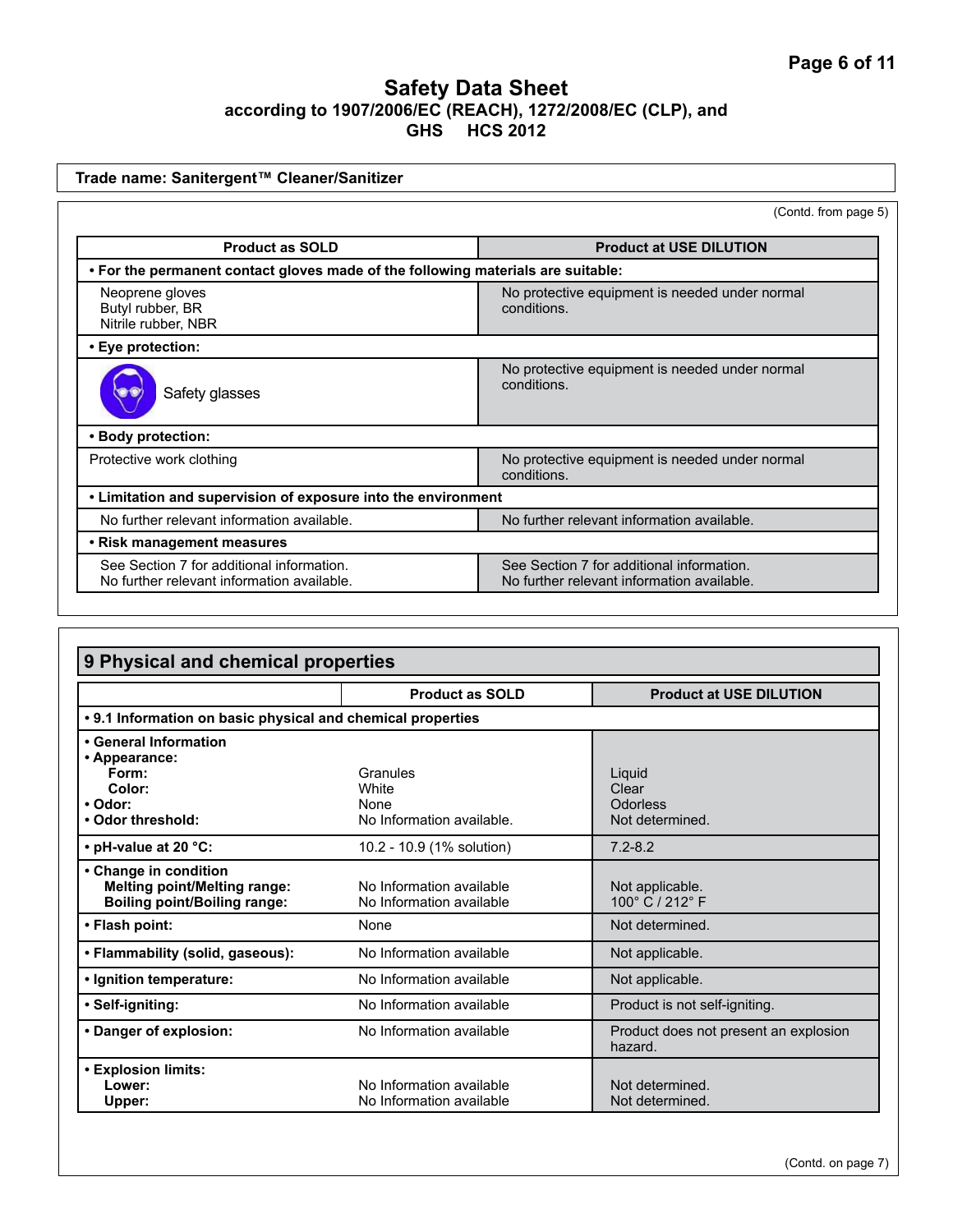| Trade name: Sanitergent™ Cleaner/Sanitizer                                         |                                                                                                              |                                                       |  |
|------------------------------------------------------------------------------------|--------------------------------------------------------------------------------------------------------------|-------------------------------------------------------|--|
|                                                                                    |                                                                                                              | (Contd. from page 6)                                  |  |
|                                                                                    | <b>Product as SOLD</b>                                                                                       | <b>Product at USE DILUTION</b>                        |  |
| • Vapor pressure at 20 °C:                                                         | No Information available                                                                                     | Not determined.                                       |  |
| • Density at 20 °C:<br>• Relative density<br>• Vapor density<br>• Evaporation rate | No Information available<br>No Information available<br>No Information available<br>No Information available | Not determined.<br>Not applicable.<br>Not applicable. |  |
| . Solubility in / Miscibility with water:                                          | Partially soluble                                                                                            | Complete                                              |  |
| • Partition coefficient<br>(n-octanol/water):                                      | No Information available                                                                                     | Not determined.                                       |  |
| • Viscosity:<br>Dynamic:<br>Kinematic:                                             | No Information available<br>No Information available                                                         | Not determined.<br>Not determined.                    |  |
| • 9.2 Other information                                                            | No further relevant information<br>available.                                                                | No further relevant information available.            |  |

# **10 Stability and reactivity**

- **10.1 Reactivity** No data available.
- **10.2 Chemical stability**
- **Thermal decomposition / conditions to be avoided:** Stable under recommended storage conditions.
- **10.3 Possibility of hazardous reactions**
- None under normal processing.
- **10.4 Conditions to avoid**  Extremes of temperature and direct sunlight.
- **10.5 Incompatible materials:**  None known based on information supplied.
- **10.6 Hazardous decomposition products:**
- None known based on information supplied.

| <b>11 Toxicological information</b>          |                            |                 |                                |                                |
|----------------------------------------------|----------------------------|-----------------|--------------------------------|--------------------------------|
| <b>Product as SOLD</b>                       |                            |                 | <b>Product at USE DILUTION</b> |                                |
| . 11.1 Information on toxicological effects  |                            |                 |                                |                                |
| • Acute toxicity:                            |                            |                 |                                |                                |
| • LD/LC50 values relevant for classification |                            |                 | Non-toxic at use-dilution.     |                                |
| 6834-92-0 Sodium Metasilicate                |                            |                 |                                |                                |
| Oral                                         | LD50                       | 600 mg/kg (rat) |                                |                                |
|                                              | • Primary irritant effect: |                 |                                |                                |
| • on the skin:                               |                            |                 |                                |                                |
| No data available.                           |                            |                 | Non-hazardous at use-dilution. |                                |
| • on the eye:                                |                            |                 |                                |                                |
| No data available.                           |                            |                 |                                | Non-hazardous at use-dilution. |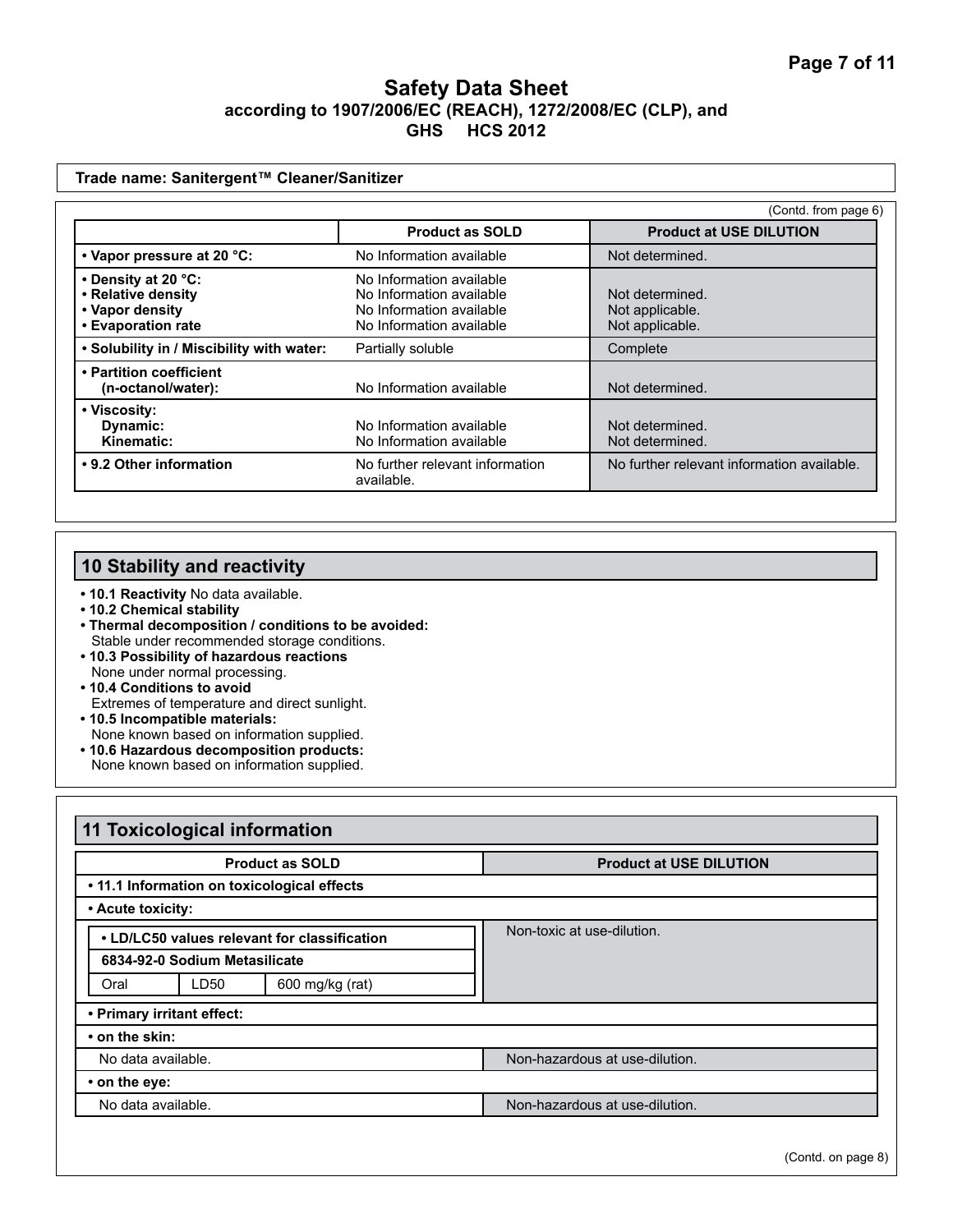|                                                                                                                                                                                                                                                              | (Contd. from page 7)                                                |
|--------------------------------------------------------------------------------------------------------------------------------------------------------------------------------------------------------------------------------------------------------------|---------------------------------------------------------------------|
| <b>Product as SOLD</b>                                                                                                                                                                                                                                       | <b>Product at USE DILUTION</b>                                      |
| • Sensitization: No sensitizing effects known.                                                                                                                                                                                                               | No sensitizing effects known.                                       |
| • Additional toxicological information:                                                                                                                                                                                                                      |                                                                     |
| The product shows the following dangers according to the calculation method of the General EU<br>Classification Guidelines for Preparations as issued in the latest version:                                                                                 |                                                                     |
| STOT - repeated exposure No Information available.<br><b>Chronic toxicity</b><br>Avoid repeated exposure.                                                                                                                                                    | Not classified<br>No known significant effects or critical hazards. |
| • Acute effects (acute toxicity, irritation and corrosivity):                                                                                                                                                                                                |                                                                     |
| Unknown Acute Toxicity                                                                                                                                                                                                                                       | Non-hazardous at use-dilution.                                      |
|                                                                                                                                                                                                                                                              |                                                                     |
| 12 Ecological information                                                                                                                                                                                                                                    |                                                                     |
| • 12.1 Toxicity<br>• Aquatic toxicity: This product contains materials that are harmful to the environment.<br>. 12.2 Persistence and degradability No Information available.<br>. 12.3 Bioaccumulative potential No further relevant information available. |                                                                     |

- **Ecotoxical effects:**
- **Remark:** 36% of the mixture consists of components(s) of unknown hazards to the aquatic environment

| <b>Chemical Name</b>                 | Algae/aquatic plants | <b>Fish</b>                                                                                                                                                                                                          | <b>Crustacea</b>                                                           |
|--------------------------------------|----------------------|----------------------------------------------------------------------------------------------------------------------------------------------------------------------------------------------------------------------|----------------------------------------------------------------------------|
| Sodium Sulfate<br>7757-82-6          | Yes                  | 13500 - 14500: 96 h Pimephales<br>promelas mg/L LC50 6800: 96 h<br>Pimephales promelas mg/L LC50<br>static 3040 - 4380: 96 h Lepomis<br>macrochirus mg/L LC50 static<br>13500: 96 h Lepomis macrochirus<br>mg/L LC50 | 2564: 48 h Daphnia magna mg/L<br>EC50 630: 96 h Daphnia magna<br>mg/L EC50 |
| Sodium Tripolyphoshpate<br>7758-29-4 | Yes                  | 1650: 48 h Leuciscus idus mg/L<br>LC50                                                                                                                                                                               | Yes                                                                        |
| Sodium Metasilicate<br>6834-92-0     | Yes                  | 210: 96 h Brachydanio rerio mg/L<br>LC50 semi-static 210: 96 h<br>Brachydanio rerio mg/L LC50                                                                                                                        | 216: 96 h Daphnia magna mg/L<br>EC <sub>50</sub>                           |

**• 12.6 Other adverse effects** No further relevant information available.

# **13 Disposal considerations**

| • 13.1 Waste treatment methods                                                                                                                                                                                                                                                                                                                                                               |                                                                                        |  |
|----------------------------------------------------------------------------------------------------------------------------------------------------------------------------------------------------------------------------------------------------------------------------------------------------------------------------------------------------------------------------------------------|----------------------------------------------------------------------------------------|--|
| <b>Product as SOLD</b>                                                                                                                                                                                                                                                                                                                                                                       | <b>Product at USE DILUTION</b>                                                         |  |
| • Disposal of wastes                                                                                                                                                                                                                                                                                                                                                                         |                                                                                        |  |
| Pesticide wastes are acutely hazardous. Improper disposal<br>of excess pesticide, spray mixture, or rinsate is a violation of<br>Federal Law. If these wastes can not be disposed of by use<br>according to label instructions, contact your State Pesticide or<br>Environmental Control Agency, or the Hazardous Waste repre-<br>sentative at the nearest EPA Regional Office for guidance. | Diluted product can be flushed to sanitary sewer. Discard<br>empty container in trash. |  |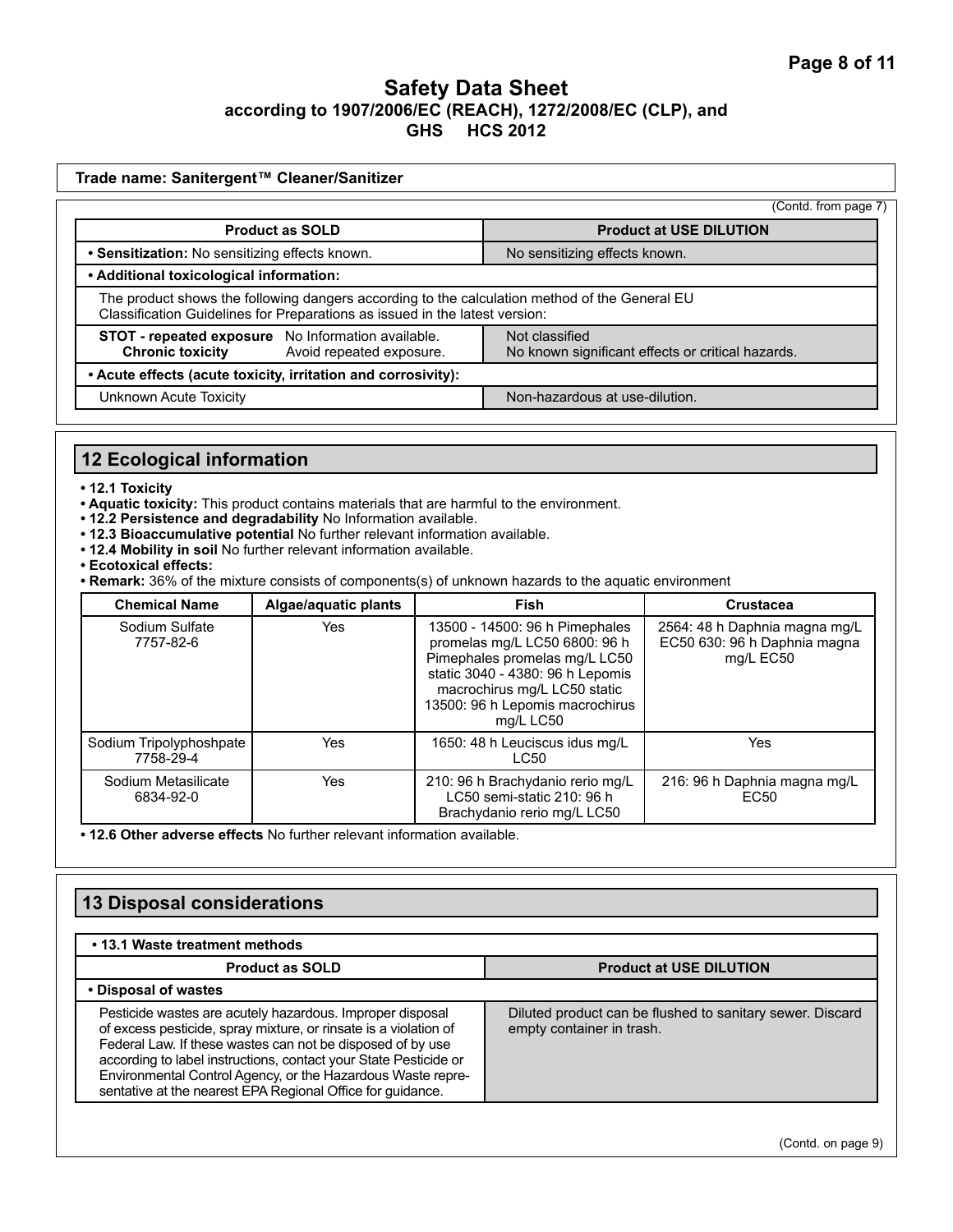|                                                                                                                                                                                                                                                                                                                         |                                                     |                                  | (Contd. from page 8)                                      |  |
|-------------------------------------------------------------------------------------------------------------------------------------------------------------------------------------------------------------------------------------------------------------------------------------------------------------------------|-----------------------------------------------------|----------------------------------|-----------------------------------------------------------|--|
| <b>Product as SOLD</b>                                                                                                                                                                                                                                                                                                  |                                                     | <b>Product at USE DILUTION</b>   |                                                           |  |
| • Contaminated packaging                                                                                                                                                                                                                                                                                                |                                                     |                                  |                                                           |  |
| Nonrefillable container. Do not reuse or refill this container.<br>Clean container promptly after emptying. Triple rinse<br>empty container with water. Then offer for recycling or<br>reconditioning. If not available, puncture and dispose in a<br>sanitary landfill. Follow label instructions for proper disposal. |                                                     | empty container in trash.        | Diluted product can be flushed to sanitary sewer. Discard |  |
| <b>14 Transport information</b>                                                                                                                                                                                                                                                                                         |                                                     |                                  |                                                           |  |
| • 14.1 UN-Number<br>· DOT, ADR, ADN, IMDG, IATA                                                                                                                                                                                                                                                                         |                                                     | N/A                              |                                                           |  |
| • 14.2 UN proper shipping name<br>• DOT, ADR, ADN, IMDG, IATA                                                                                                                                                                                                                                                           |                                                     | Cleaning Compounds, NOI, powder. |                                                           |  |
| • 14.3 Transport hazard class(es)                                                                                                                                                                                                                                                                                       |                                                     |                                  |                                                           |  |
| $\cdot$ DOT<br>• Class                                                                                                                                                                                                                                                                                                  |                                                     | N/A                              |                                                           |  |
| • 14.4 Packing group<br>· DOT, ADR, IMDG, IATA                                                                                                                                                                                                                                                                          |                                                     | N/A                              |                                                           |  |
| • 14.5 Environmental hazards:<br>• Marine pollutant:                                                                                                                                                                                                                                                                    |                                                     | No.                              |                                                           |  |
| • 14.6 Special precautions for user                                                                                                                                                                                                                                                                                     |                                                     | Not applicable.                  |                                                           |  |
| . 14.7 Transport in bulk according to Annex II of<br>MARPOL73/78 and the IBC Code                                                                                                                                                                                                                                       |                                                     | Not applicable.                  |                                                           |  |
| • UN "Model Regulation":                                                                                                                                                                                                                                                                                                |                                                     |                                  | Cleaning Compounds, NOI, powder.                          |  |
|                                                                                                                                                                                                                                                                                                                         |                                                     |                                  |                                                           |  |
|                                                                                                                                                                                                                                                                                                                         |                                                     |                                  |                                                           |  |
| <b>15 Regulatory information</b>                                                                                                                                                                                                                                                                                        |                                                     |                                  |                                                           |  |
| . 15.1 Safety, health and environmental regulations/legislation specific for the substance or mixture                                                                                                                                                                                                                   |                                                     |                                  |                                                           |  |
|                                                                                                                                                                                                                                                                                                                         | <b>Product as SOLD</b>                              |                                  | <b>Product at USE DILUTION</b>                            |  |
| <b>International Inventories</b>                                                                                                                                                                                                                                                                                        |                                                     |                                  |                                                           |  |
| <b>TSCA</b><br><b>DSL/NDSL Complies</b><br>EINECS/ELINCS<br>AICS                                                                                                                                                                                                                                                        | Complies<br>Complies<br>Does not comply<br>Complies | Not applicable.                  |                                                           |  |
| Legend:<br>TSCA - United States Toxic Substances Control Act Section 8(b) Inventory<br>DSL/NDSL - Canadian Domestic Substances List/Non-Domestic Substances List<br>EINECS/ELINCS - European Inventory of Existing Chemical Substances/European List of Notified Chemical Substances<br>• US Federal Regulations        |                                                     |                                  |                                                           |  |
|                                                                                                                                                                                                                                                                                                                         |                                                     |                                  |                                                           |  |
| SARA 311/312 Hazard Categories                                                                                                                                                                                                                                                                                          |                                                     |                                  |                                                           |  |
| Acute health hazard                                                                                                                                                                                                                                                                                                     | Yes                                                 | Not applicable.                  |                                                           |  |

Fire hazard **Notice 2** Not applicable. Sudden release of pressure hazard <br>
No Not applicable. Reactive Hazard **Notice Hazard** Notice 2012 1 Not applicable.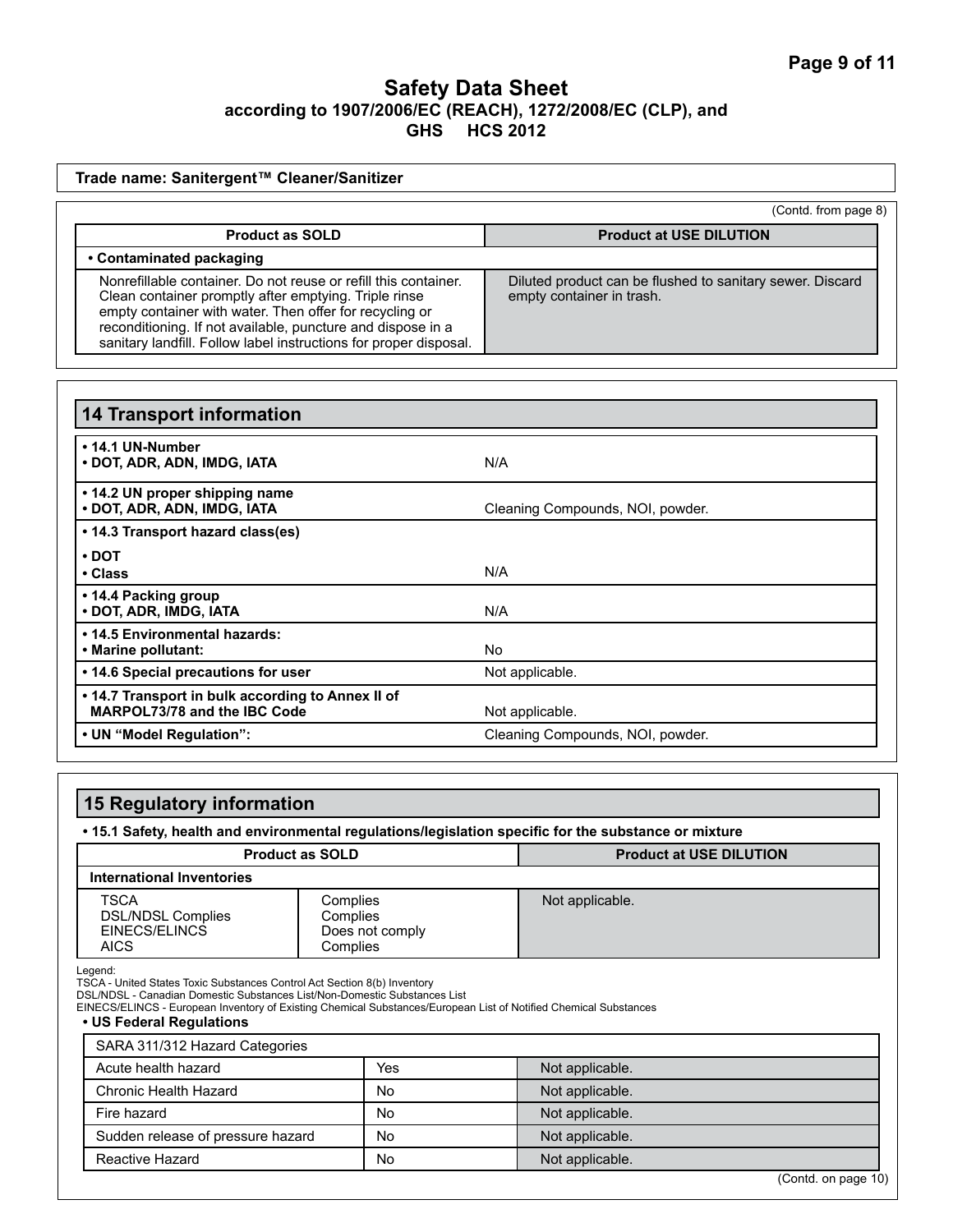|                                                                                                                                              |                        |                                                                                                                                                                                                                                                                                                                                                                               |                 | (Contd. from page 9)           |
|----------------------------------------------------------------------------------------------------------------------------------------------|------------------------|-------------------------------------------------------------------------------------------------------------------------------------------------------------------------------------------------------------------------------------------------------------------------------------------------------------------------------------------------------------------------------|-----------------|--------------------------------|
|                                                                                                                                              | <b>Product as SOLD</b> |                                                                                                                                                                                                                                                                                                                                                                               |                 | <b>Product at USE DILUTION</b> |
| <b>CWA (Clean Water Act)</b>                                                                                                                 |                        |                                                                                                                                                                                                                                                                                                                                                                               |                 |                                |
| This product does not contain any substances regulated as<br>pollutants pursuant to the Clean Water Act (40 CFR 122.21 and<br>40 CFR 122.42) |                        |                                                                                                                                                                                                                                                                                                                                                                               | Not applicable. |                                |
| <b>CERCLA</b>                                                                                                                                |                        |                                                                                                                                                                                                                                                                                                                                                                               |                 |                                |
| pertaining to releases of this material                                                                                                      |                        | This material, as supplied, does not contain any substances<br>regulated as hazardous substances under the Comprehensive<br>Environmental Response Compensation and Liability Act<br>(CERCLA) (40 CFR 302) or the Superfund Amendments and<br>Reauthorization Act (SARA) (40 CFR 355). There may be specific<br>reporting requirements at the local, regional, or state level |                 | Not applicable.                |
| <b>US State Regulations</b>                                                                                                                  |                        |                                                                                                                                                                                                                                                                                                                                                                               |                 |                                |
| • Proposition 65 (California):                                                                                                               |                        |                                                                                                                                                                                                                                                                                                                                                                               |                 |                                |
|                                                                                                                                              |                        | This product does not contain any Proposition 65 chemicals                                                                                                                                                                                                                                                                                                                    |                 |                                |
| U.S. State Right-to-Know Regulations                                                                                                         |                        |                                                                                                                                                                                                                                                                                                                                                                               |                 |                                |
| <b>Chemical Name</b>                                                                                                                         | New Jersey             | <b>Massachusetts</b>                                                                                                                                                                                                                                                                                                                                                          | Pennsylvania    | Not applicable.                |
| Sodium Sulfate<br>7757-82-6                                                                                                                  | Yes                    | X                                                                                                                                                                                                                                                                                                                                                                             | X               |                                |
| Sodium<br>Tripolyphoshpate                                                                                                                   | Yes                    | X                                                                                                                                                                                                                                                                                                                                                                             | X               |                                |
| 7758-29-4                                                                                                                                    |                        |                                                                                                                                                                                                                                                                                                                                                                               |                 |                                |
| Sodium Dichloroiso-<br>cyanurate,<br>Dihydrate<br>51580-86-0                                                                                 | Yes                    | X                                                                                                                                                                                                                                                                                                                                                                             | X               |                                |
| <b>U.S. EPA Label Information</b>                                                                                                            |                        |                                                                                                                                                                                                                                                                                                                                                                               |                 |                                |
| EPA Pesticide Registration Number 10634-27                                                                                                   |                        |                                                                                                                                                                                                                                                                                                                                                                               |                 | Not applicable.                |
| <b>EPA Statement</b>                                                                                                                         |                        |                                                                                                                                                                                                                                                                                                                                                                               |                 |                                |